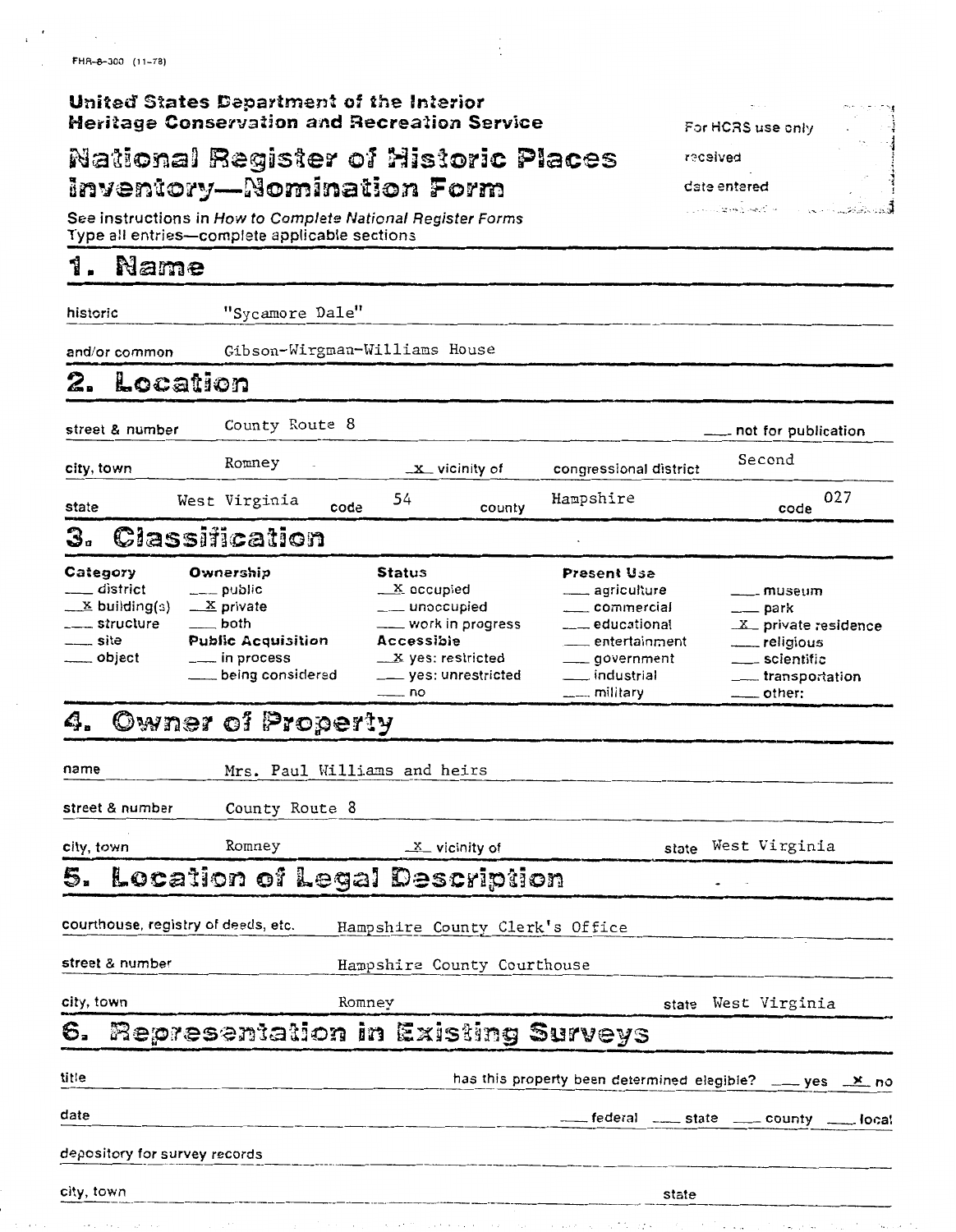| Description<br>7.                                        |                                                       |                                                    |                                                     |      |  |  |  |
|----------------------------------------------------------|-------------------------------------------------------|----------------------------------------------------|-----------------------------------------------------|------|--|--|--|
| Condition<br>____ excellent<br>$X$ good<br>$\equiv$ fair | ____ deteriorated<br>$\equiv$ ruins<br>____ unexposed | Check one<br>___ unaltered<br>$\mathbf{X}$ altered | Check one<br>$X$ original site<br><u>__</u> _ moved | date |  |  |  |

### *Describe the* **present** *and original (if* **known)** *physical* **appearance**

"Sycamore Dale", or the Gibson-Wirgman-Williams House, is located in a beautiful, picturesque setting overlooking the South Branch of the Potomac River southwest of Romney, county seat of Hampshire County, West Virginia's oldest county.

"Sycamore Dale" is a two story brick "L" shaped residence that is primarily Greek Revival in nature, that except for some minor alterations, remains very much the same as when the building was completed in 1839.

. The brickwork is laid in a Flemish bond arrangement and was fired nearby. The lumber for the residence was also milled nearby. "Sycamore Dale" is graced with two end chimneys and a medium gable roof of tin. The front of the house is symmetrically divided into five bays centered on a large two story, one bay wide portico, which is easily the residence's most dominant feature. This two story portico is supported by eight Tuscan columns and is surmounted on the second level with a Greek Revival style pediment with plain entablature. Both the first and second levels of this stately portico have graceful Greek Revival entrance doors, both of which are flanked by triple paned sidelights and surmounted by multi-paned transoms. There is *a* graceful wroughtiron balustrade on both levels of the portico, and a stone stairway by which one reaches the first level of the portico.

The five bay front elevation, which is 52 feet in width, has six over six windows, one on each level of each bay, surmounted by paneled wood lintels and flanked by wooden shutters.

The length of the el1 is 87 feet. **A** one story, 65 foot porch runs along the outer ell. **A** two story, enclosed porch at the rear was an early twentieth century addition and has been removed by the present owners.

The dining room-kitchen, toward the rear of the ell, were added in 1910 by the Williams Family. This addition is roofed with beams from another structure nearby.

Much of the fine, handcarved, interior woodwork has been preserved in the house and contrasts pleasantly with Victorian-motif wallpaper. All doors in the house are also handcarved.

Here and there can still be seen bullet holes in the lumber of the house, left over from the Civil War.

The two end chimneys service four large fireplaces in "Sycamore Dale". The fireplace in the living room is new, though it harmonizes well with the others which are only slightly modified from their original appearance.

Sycamore Dale is filled with beautiful period furnishings, as Mr. Paul Williams, the last owner, was, among his other activities, an antique dealer. Most of the furnishings are either ante-bellum or Victorian in origin.

There were once extensive slave quarters on the grounds of the "Sycamore Dale" estate; these, however, are no longer extant.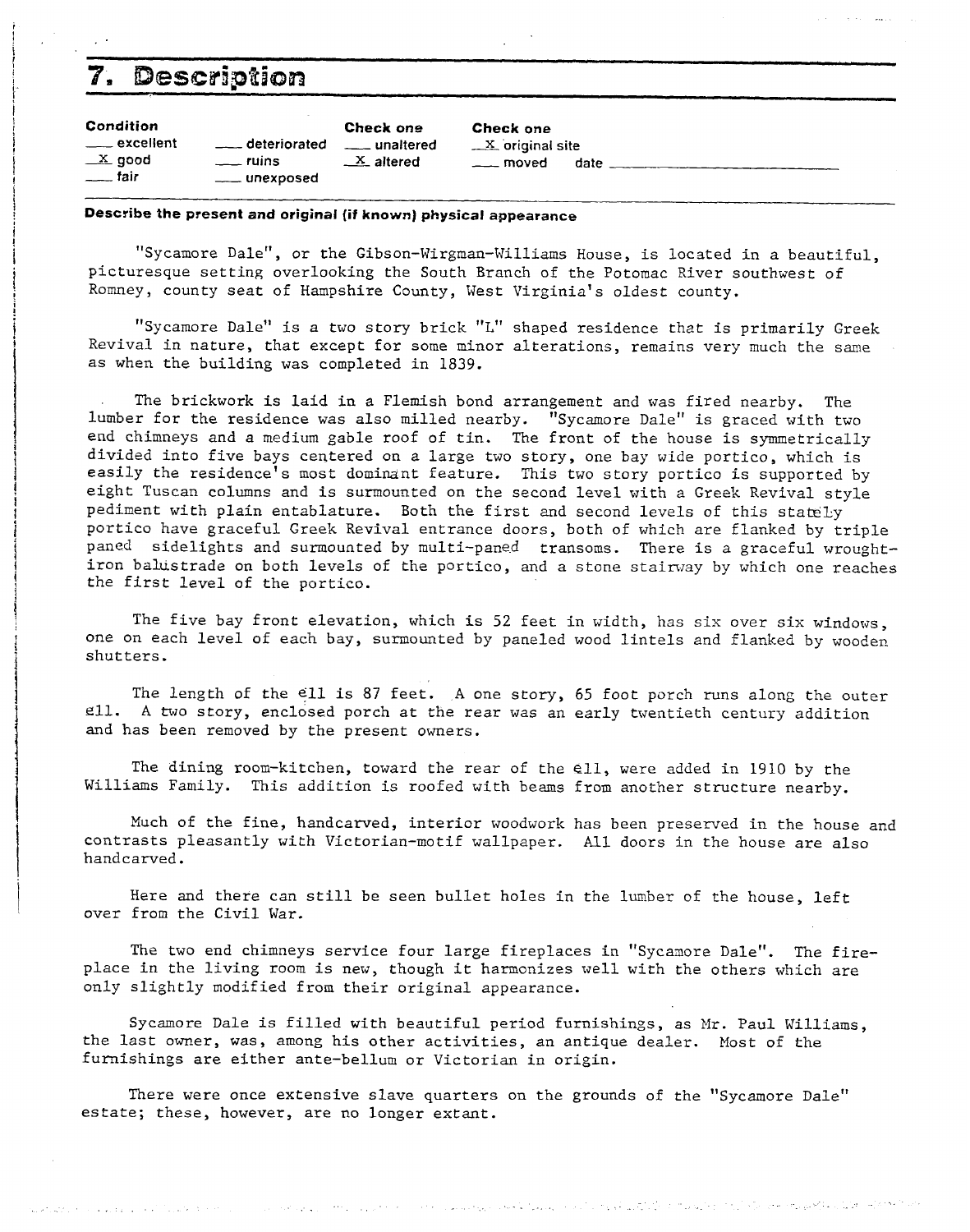$FHR - 8 - 300A$ UNITED STATES DEPARTMENT OF THE INTERIOR<br>HERITAGE CONSERVATION AND RECREATION SERVICE

## **NATIONAL REGISTER OF HISTORIC PLACES 'ENTORY** -- **NOMINATION FORM**

RECEIVED

DATE ENTERED.

**CONTI NUATION SHEET** "sycamore Dale1! ITEM NUMBER 7 **PAGE** <sup>2</sup>

11 Sycamore ale", set in its idyllic location overlooking the South Branch of the Potomac, is a well preserved reminder of a vanished way of life and of age swept away Potomac, is a well preserved reminder of a vanished way of life and of age swept away by the cruel tide of civil war.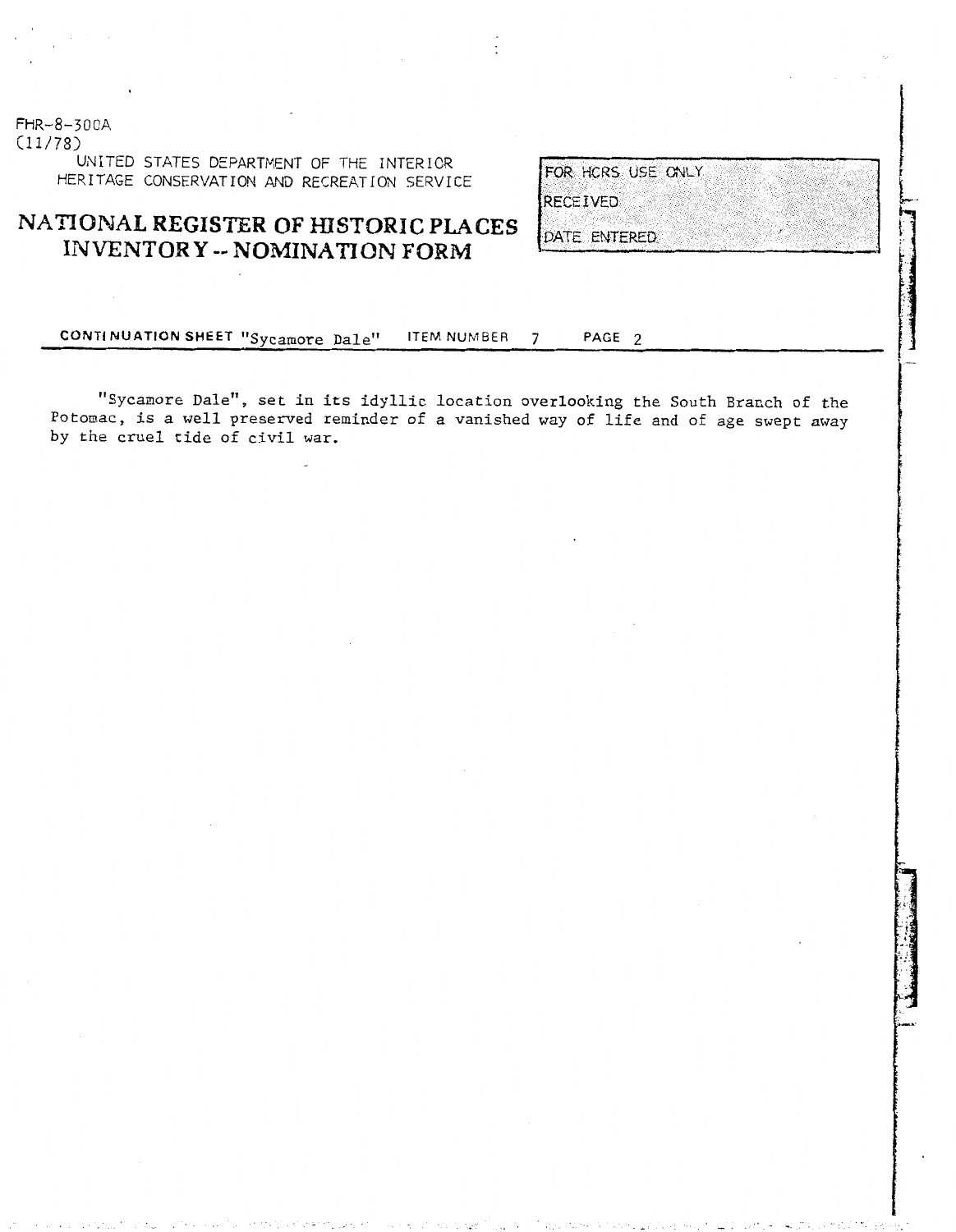## Significance

| 8.                                                                                                                               | Significance                                                                                                                                                                                                                            |                                                                                                                                                |                                                                                                                                           |                                                                                                                                              |
|----------------------------------------------------------------------------------------------------------------------------------|-----------------------------------------------------------------------------------------------------------------------------------------------------------------------------------------------------------------------------------------|------------------------------------------------------------------------------------------------------------------------------------------------|-------------------------------------------------------------------------------------------------------------------------------------------|----------------------------------------------------------------------------------------------------------------------------------------------|
| Period<br>___ prehistoric<br>$-1400 - 1499$<br>$-1500 - 1599$<br>$-1600 - 1699$<br>$-1700 - 1799$<br>$\_x$ 1800-1899<br>—— 1900— | Areas of Significance-Check and justify below<br>archeology-prehistoric ____ community planning<br>archeology-historic<br>____ agriculture<br><b>X</b> architecture<br>$\overline{\phantom{a}}$ art<br>_____ commerce<br>communications | conservation<br>$\frac{1}{2}$ economics<br>____ education<br>engineering<br>exploration settlement ___ philosophy<br>___ industry<br>invention | landscape architecture ____ religion<br>$-1$ law<br>___ literature<br>$\mathbf{x}$ military<br>$\frac{1}{2}$ music<br>politics/government | _____ science<br>_____ sculpture<br>$\equiv$ social/<br>humanitarian<br>___theater<br>transportation<br>$X$ other (specify)<br>local history |
| Specific dates                                                                                                                   | $1836 - 39$                                                                                                                                                                                                                             | <b>Builder/Architect</b>                                                                                                                       |                                                                                                                                           |                                                                                                                                              |

### **Statement of Sjgnificance {in one paragraph)**

The Gibson-Wirgman-Williams House, or "Sycamore Dale" as it has been known historically, is significant as a good example of Greek Revival style architecture in a rural setting<sup>1</sup>; but more significantly, for its close association with Civil War events in Hampshire county2 and its association with several families of important significance to Hampshire County history. 3

#### Explanatory Notes

1. "Sycamore Dale" is a significant example of Greek Revival style architecture in a rural setting. Located just outside the town of Romney, county seat of Hampshire County, West Virginia, "Sycamore Dale" was constructed between 1836-39 with the use of slave labor. The building's most prominent feature is its two story, one bay portico featuring Tuscan columns and entablature. The front doorway, or main entrance, is Greek Revival in nature and is flanked by sidelights and surmounted by a transom. The building features Greek Revival styling throughout; this aspect of its significance is more thoroughly addressed in Part 7, Description.

2. "Sycamore Dale" was situated adjacent to the Romney Covered Bridge, to the west of the South Branch of the Potomac River, and therefore a strategic location for any force attempting to take Romney. Romney itself was considered such a strategic location by both Northern and Southern forces in the Civil War that it changed hands an incredible 56 times during the war, certainly one of, if not the highest such figure in the history of that conflict. When Federal forces first moved on Romney on June 11, 1861, there was Confederate resistance to their crossing of the bridge. This resistance consisted of Confederate sharpshooters who had commandeered "Sycamore Dale" and were using it as a "sharpshooter's nest." The Federal forces, commanded by famed Union General Lew Wallace (later Governor of New Mexico, Minister to Turkey, and author of such famed historical novels as Ben-Hur), advanced across the bridge and succeeded in dislodging the Confederates. General Wallace then gave orders for "Sycamore Dale" to be burnt before proceeding on to Romney. Upon his return later in the day he found the house jintact and, after heated inquiry, found that his captain had been dissuaded from the act of arson by the owner, David Gibson. After listening to Mr. Gibson's plea himself, General Wallace relented and, it is said, used the house as his headquarters for a time.

Another significant event of the Civil War to occur at "Sycamore Dale" was the surrender of the famous "McNeill's Raiders." "McNeill's Raiders" were a group of Confederate regulars, usually numbering no more than 60 to 70, who harrassed Union forces in guerrilla fashion between 1862 and 1865. Among their many exploits they captured a total of over 2600 Federal soldiers, including their famous and daring capture of Union Generals George Crook and Benjamin F. Kelly on February 21, 1865. Captain McNeill and his rangers surrendered to Union forces on April 12, 1865 on the lawn in front of "sycamore Dale," one of the final actions of the Civil War in West Virginia.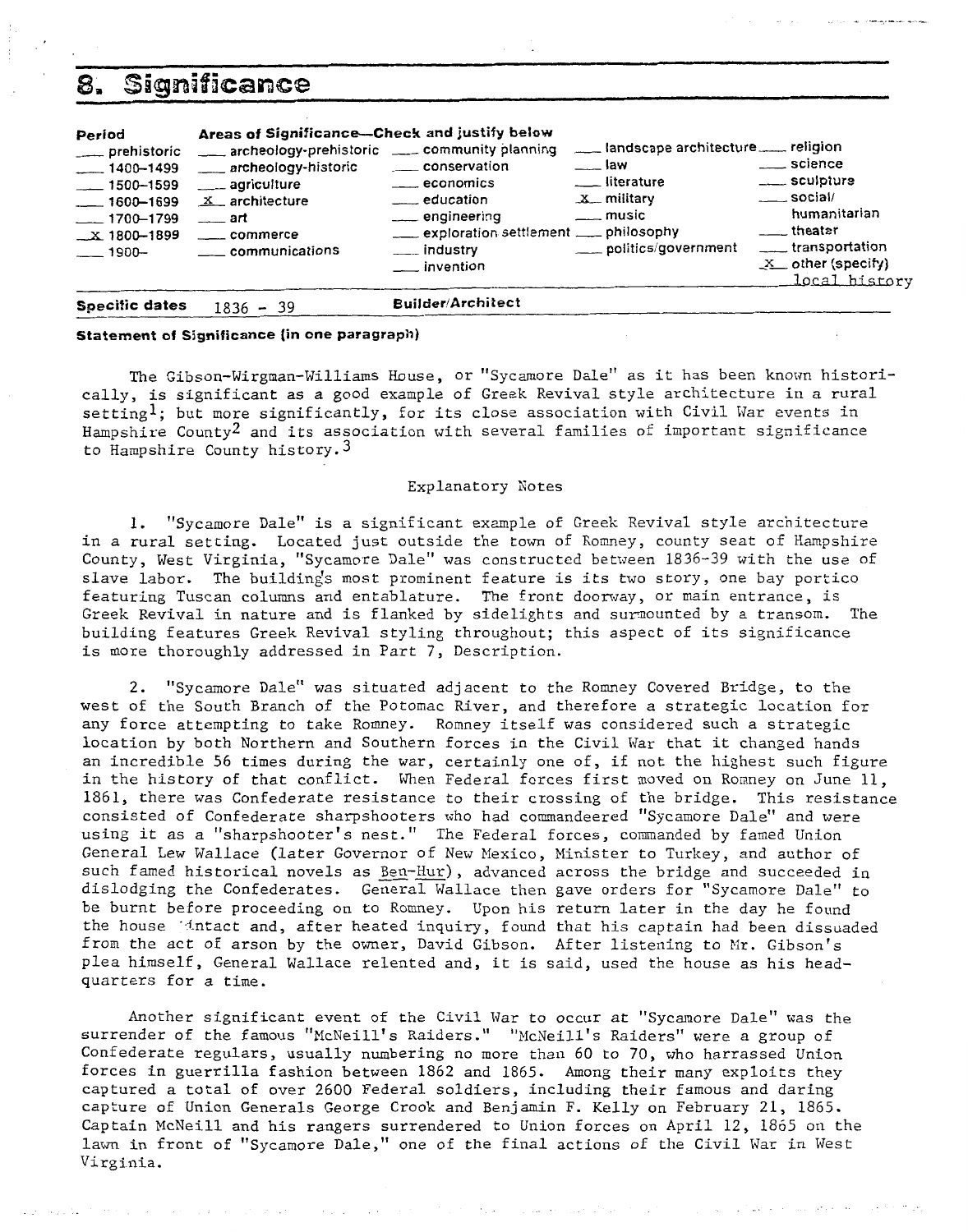C11/78) UNITED STATES DEPARTMENT OF THE INTERIOR HERITAGE CONSERVATION AND RECREATION SERVICE

FHR-8-300A

### **NATIONAL WEGISTEX OF HlSTORIC PLACES**  INVENTORY -- NOMINATION FORM

FOR HCRS USE ONLY RECEIVED DATE ENTERED

#### CONTINUATION SHEET "Sycamore Dale" **ITEM NUMBER** PAGE  $\mathcal{P}$

3. The Greek Revival mansion known as "Sycamore Dale" has been inhabited by a series of families prominent in Hanpshire County social, political and economic history. The house was constructed in 1836-39 for David Gibson, the work done primarily by his over 100 black slaves.

David Gibson was a prominent Hampshire Countian. Born in Winchester, Virginia in 1795, he moved to Romney in 1814 after serving as a Sargent-Major in the War of 1812. Involved in a merchantile business, he became a director of the Valley Bank in 1823 and President of the Bank in 1837. Gibson served Hampshire County as a Justice of the Peace for over forty years (1820-1861), was Hampshire County Representative to the Virginia Assembly in 1839-40, and sat on the County Commission of 1861 that declared Hampshire County in favor of the Confederacy. In addition, David Gibson helped found the Ronney Classical Institute and was a founder of *<sup>8</sup>*the famous Romney Literary Society in 1819. His eldest son, Issac Gibson, died fighting for the Confederacy. David Gibson died in 1870.

James A. Gibson, son of David, inherited "Sycamore Dale" on his fathers death. Janes Gibson was also prominent in Hapshire County affairs, serving as County Assessor for two decades (1876-1896), and as a County Commissioner and a postmaster. James Gibson sold the property in the 1870's to Janes Wirgman, described as a "sea-captain". James Wirgman founded a short-lived newpaper in 1897 called the Hampshire Times.

"Sycamore Dale" was purchased in 1908 by Samuel Holland Williams from Wilbur Wirgman, nephew and heir of James. Sanuel Holland Williams was a prominent farmer and merchant and Confederate Civil War veteran. He married Harriet Taylor, member of a locally prominant family, and together they raised nine children at Sycamore Dale. Of these nine children, nearly all rose to some degree of prominance in Hampshire County affairs: W. M. Williams, eldest son of Samuel Holland Williams, served as Mayor of Romey 1925-1927 and President of the First "Sycamore Dale", succeeded W. M. Williams as President of the First National Bank and served until his death in 1980; George H. Williams, served Hampshire County in the W.Va. Senate from 1941 to 1945; Phil Williams was a prominent coal operator in central West Virginia; and Eugene Killims, who served as President of the Western Maryland Railroad Company.

"Sycamore Dale" has, therefore, been a focal point for many significant aspects of Hampshire County history for nearly a century and a half.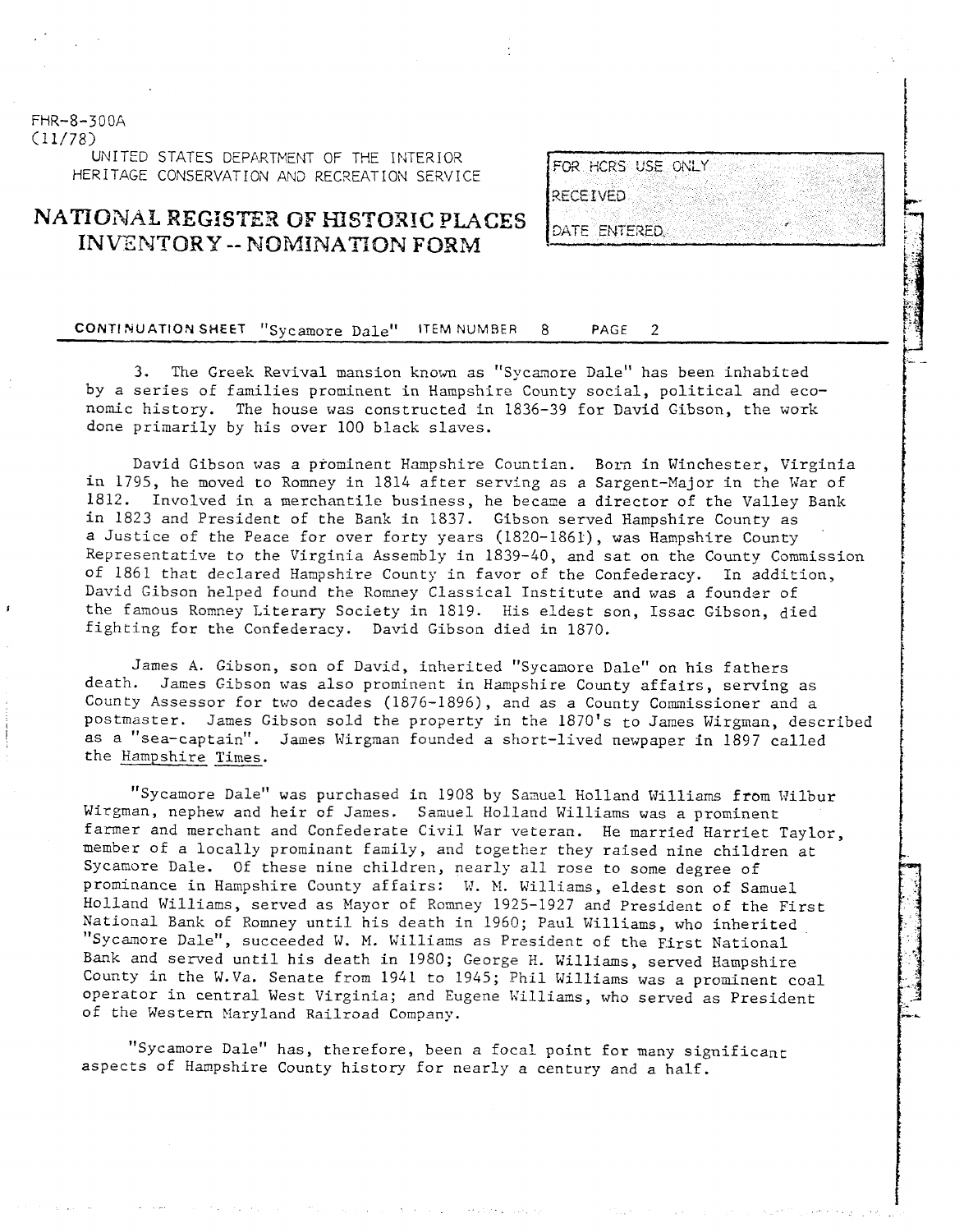#### Major Bibliographical References O.

Bi-Centennial History of Romney, 1762-1962, Romney, W.Va., 1962 Brannon, Seldon W., ed., Historic Hampshire, McClain Printing Co., Parsons, W.Va., 1976.

Federal Writers Project, Historic Romney, 1762-1937, Romney, W.Va., 1937.

#### Geographical Data 10.

| Acreage of nominated property ___                               |                                  |  |  |  |  |  |
|-----------------------------------------------------------------|----------------------------------|--|--|--|--|--|
| Quadrangle name Romney, W.Va.                                   | Quadrangle scale 1:24,000        |  |  |  |  |  |
| <b>UMT References</b>                                           |                                  |  |  |  |  |  |
| A <sub>1</sub><br>91010<br>61911<br>Northing<br>Easting<br>Zone | в<br>Northing<br>Easting<br>Zone |  |  |  |  |  |
| C I                                                             | D                                |  |  |  |  |  |
| Е                                                               |                                  |  |  |  |  |  |
| G                                                               | H                                |  |  |  |  |  |

Verbal boundary description and justification Beginning at a point on the first contour line where it intersects an unimproved access road approximately 100 feet east of the intersection of the access road with Hampshire County Route 8, thence in an easterly direction along the northern side of the access road approximately 300 feet, thence south and south-

List all states and counties for properties overlapping state or county boundaries

| state                                                                                                                                                                                                                                                                                                                                                      |                                                                         | code  | county               |           |      | code            |  |  |
|------------------------------------------------------------------------------------------------------------------------------------------------------------------------------------------------------------------------------------------------------------------------------------------------------------------------------------------------------------|-------------------------------------------------------------------------|-------|----------------------|-----------|------|-----------------|--|--|
| state                                                                                                                                                                                                                                                                                                                                                      |                                                                         | code  | county               |           |      | code            |  |  |
| 11.                                                                                                                                                                                                                                                                                                                                                        | <b>Form Prepared By</b>                                                 |       |                      |           |      |                 |  |  |
| name/title                                                                                                                                                                                                                                                                                                                                                 | Michael J. Pauley, Historian                                            |       |                      |           |      |                 |  |  |
| organization                                                                                                                                                                                                                                                                                                                                               | Historic Preservation Unit<br>W.Va. Dept. of Culture & History          |       |                      | date      |      |                 |  |  |
| street & number                                                                                                                                                                                                                                                                                                                                            | Science & Cultural Center<br>Capitol Complex                            |       |                      | telephone |      | 304-348-0240    |  |  |
| city or town                                                                                                                                                                                                                                                                                                                                               | Charleston                                                              |       |                      | state     |      | West Virginia   |  |  |
| 12.                                                                                                                                                                                                                                                                                                                                                        | State Historic Preservation Officer Certification                       |       |                      |           |      |                 |  |  |
|                                                                                                                                                                                                                                                                                                                                                            | The evaluated significance of this property within the state is:        |       |                      |           |      |                 |  |  |
|                                                                                                                                                                                                                                                                                                                                                            | __ national                                                             | state | - <sup>X</sup> local |           |      |                 |  |  |
| As the designated State Historic Preservation Officer for the National Historic Preservation Act of 1966 (Public Law 89–<br>665), I hereby nominate this property for inclusion in the National Register and certify that it has been evaluated<br>according to the criteria and procedures set forth by the Heritage Conservation and Recreation Service. |                                                                         |       |                      |           |      |                 |  |  |
|                                                                                                                                                                                                                                                                                                                                                            | State Historic Preservation Officer signature                           |       | Charene Ellera       |           |      |                 |  |  |
| title                                                                                                                                                                                                                                                                                                                                                      | Director, Historic Preservation Unit                                    |       |                      |           | date | October 6, 1980 |  |  |
| For HCAS use only                                                                                                                                                                                                                                                                                                                                          |                                                                         |       |                      |           |      |                 |  |  |
|                                                                                                                                                                                                                                                                                                                                                            | Thereby certify that this property is included in the National Register |       |                      |           |      |                 |  |  |
|                                                                                                                                                                                                                                                                                                                                                            |                                                                         |       |                      |           | date |                 |  |  |
| Keeper of the National Register                                                                                                                                                                                                                                                                                                                            |                                                                         |       |                      |           |      |                 |  |  |
| Attest:                                                                                                                                                                                                                                                                                                                                                    |                                                                         |       |                      |           | date |                 |  |  |
| Chief of Registration                                                                                                                                                                                                                                                                                                                                      |                                                                         |       |                      |           |      |                 |  |  |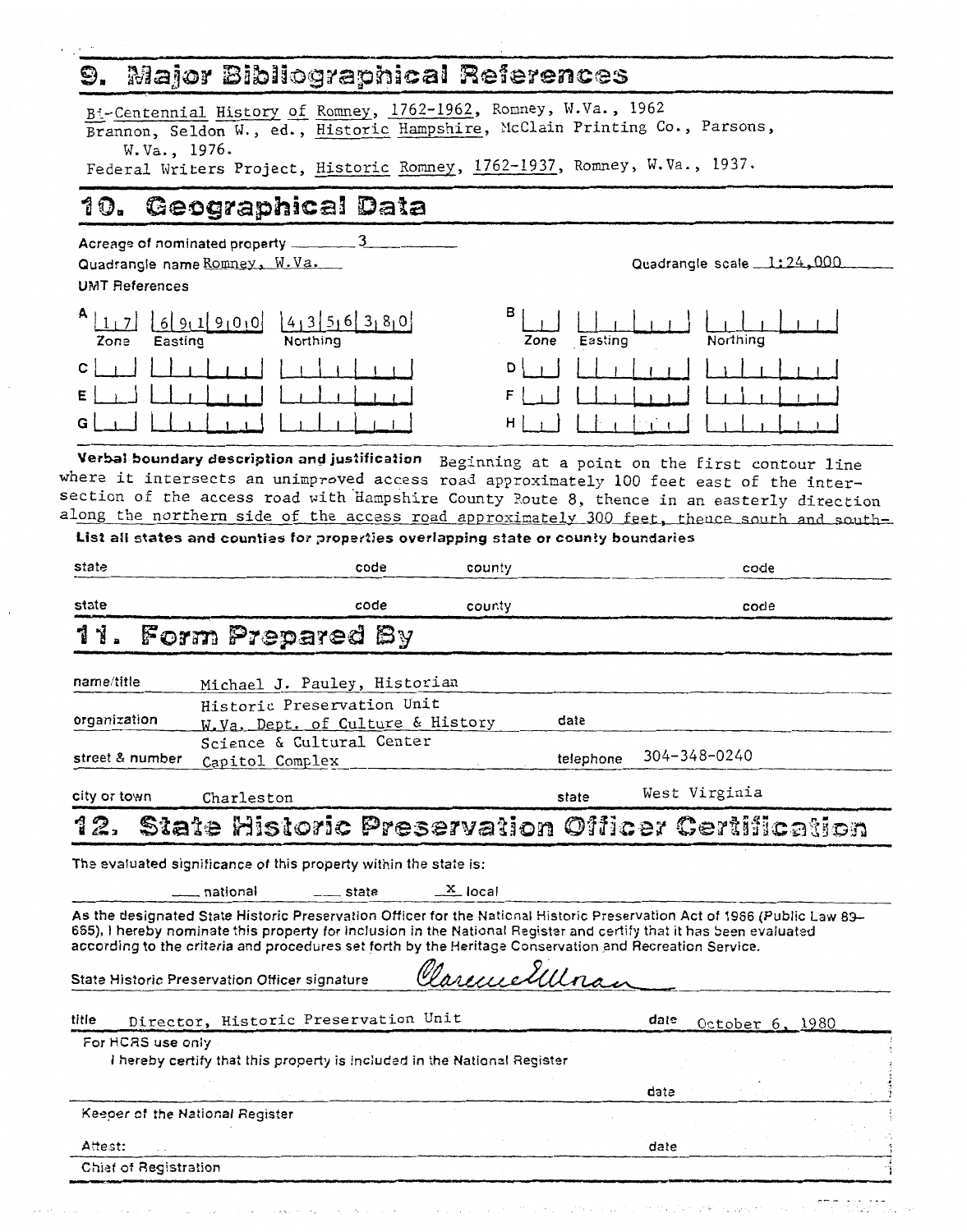### FHR-8-300A (11/78)

UNITED STATES DEPARTMENT OF THE INTERIOR HERITAGE CONSERVATION AND RECREATION SERVICE

### **NATIONAL REGISTER OF HISTORIC PLACES INVENTORY -- NOMINATION FORM**

FOR HCRS USE ONLY **RECEIVED** 

DATE ENTERED

**CONTINUATION SHEET "Sycamore Dale"** ITEM NUMBER **q** PAGE 2

Kern, John W., "Sycamore Dale" Historic Inventory Form, W.Va. Dept. of Culture &<br>Mistory, Charleston, W.Va., 1979.<br>Maxwell, Hu and Swisher, H.L., <u>History of Hampshire County</u>, Parsons, W.Va.,<br>1972. C. 1897. History, Charleston, W.Va., 1979.<br>Maxwell, Hu and Swisher, H.L., History of Hampshire County, Parsons, W.Va.,

1972, c. 1897.<br>
"Oral Interviews with Mrs. Paul Williams," June - July, 1980.

10.

south west along the eastern side of the access road approximately 400 feet to the second contour line, then generally north west following the second contour line approximately 600 feet to the point of beginning.

note: second contros bine is the 700'elev, mark (boid-brown line)<br>first line is the light terms line ; encompanies virtually the site<br>broud by the access out and the 900' bend , with,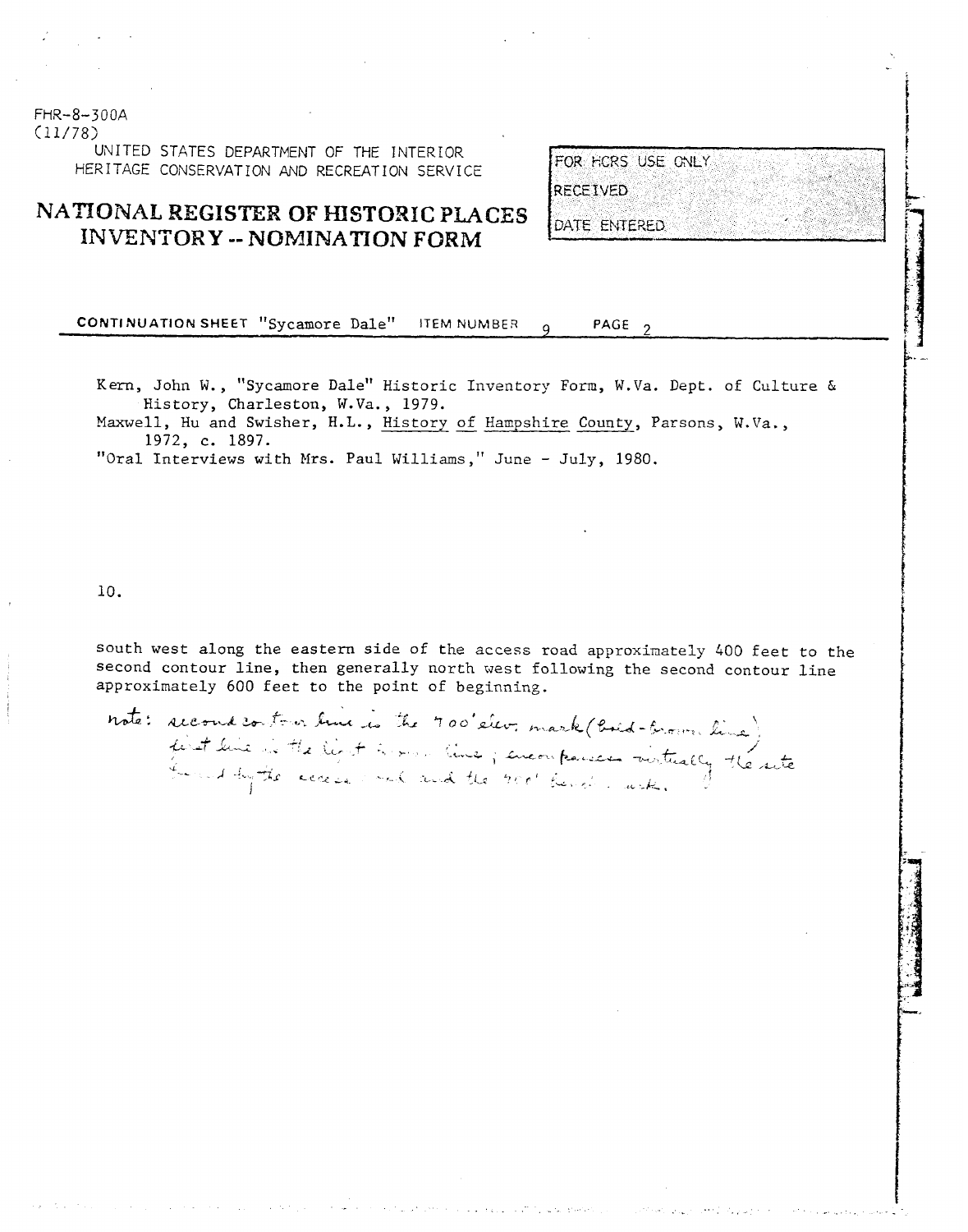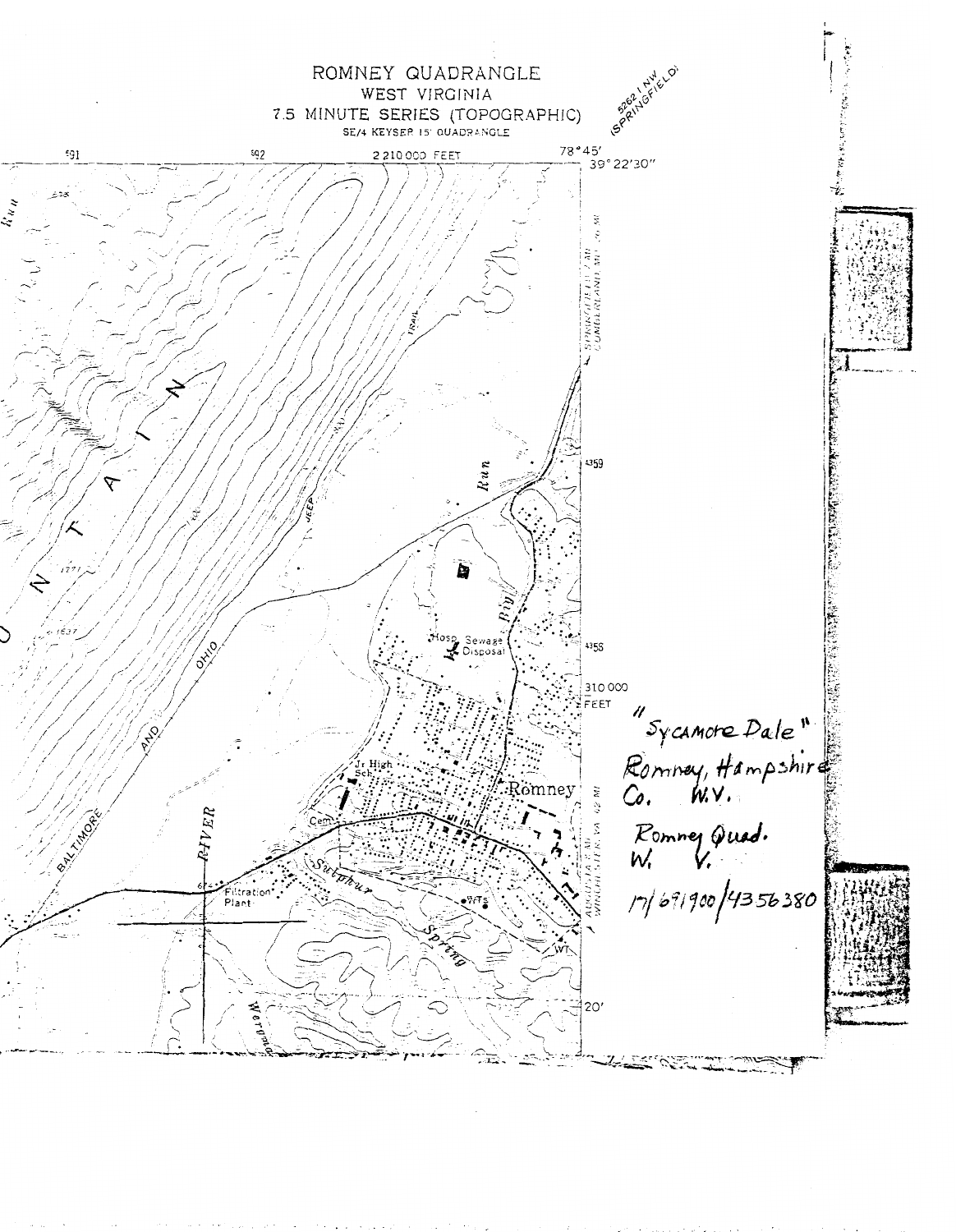